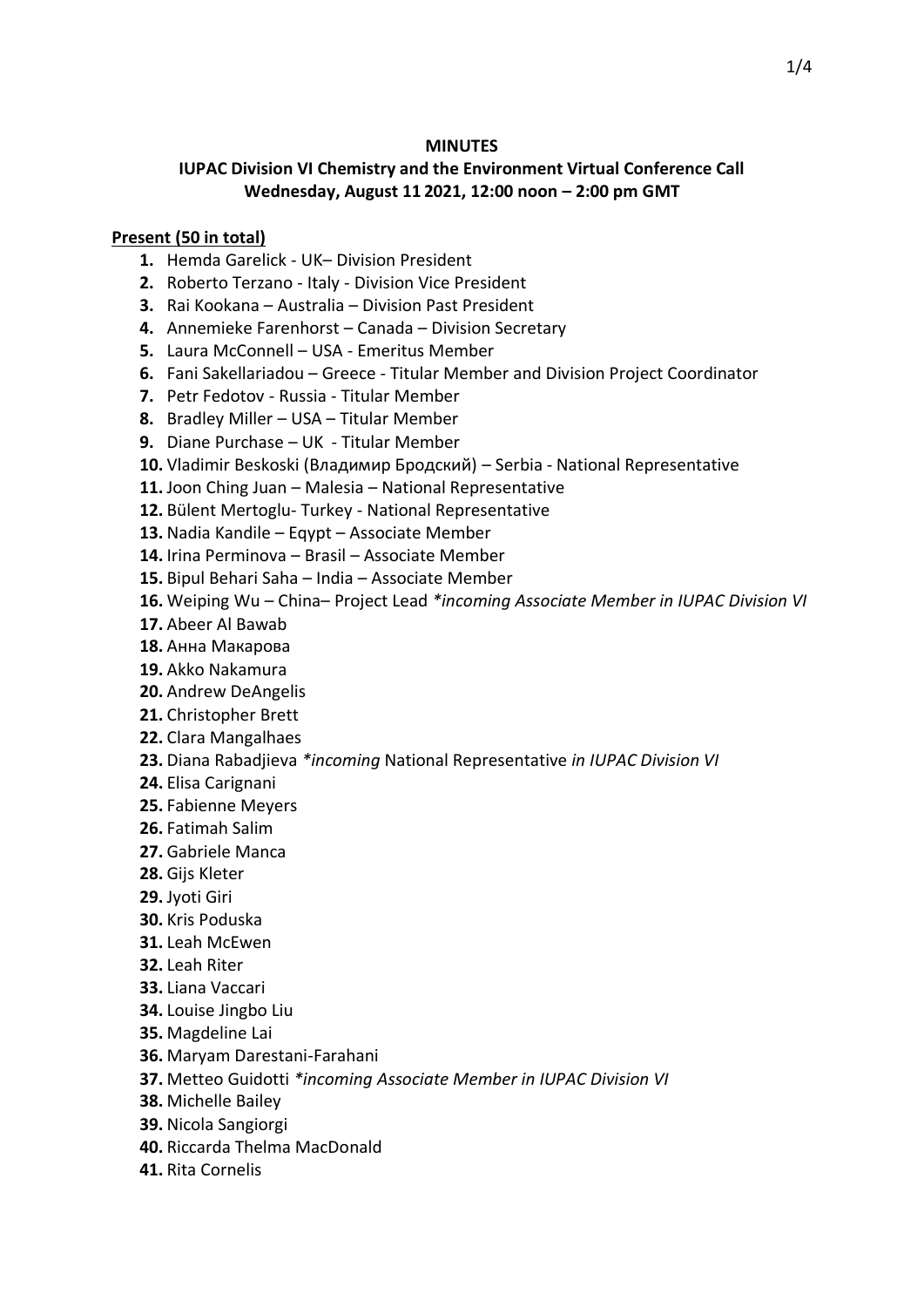**42.** Ruchi Gupta **43.** Shahrul Mizam Ahmad **44.** Silvia Borsachi **45.** Silvina Di Pietro **46.** Sreena [full name unknown] **47.** Stephan David Worrall **48.** Stuart Chalk **49.** Walter Waldman *\*incoming Associate Member in IUPAC Division VI* **50.** Zi Wang

**In Lieu of Regrets:** Doo Soo Chung, Weiguo Song (Titular Members), Yong-Chien Ling, John B. Unsworth, Baoshan Xing (Associate Members), Christina Delerue-Matos, Michal Galambos, Ester Heath, Oluseun Elizabeth Popoola, Yehuda Shevah, Tiina Sikanen, Monthip Sriratana (National Representatives)

### **AGENDA [See also meeting slides: Div meeting agenda August 2021.pptx]**

### **1. Welcome and Introductions**

President Hemda Garelick welcomed everyone. Division VI members plus some additional participants introduced themselves. In the interest of time, other participants were asked to provide their name and affiliations in the chat function. There were many young observers on the call and they were particularly welcomed. The agenda items were designed for the young observers and others to get a good understanding of Division VI, such as its history, projects and linkages.

## **2. The Division now: Reports from Division subcommittees and Interdivisional Committee Activities**

Roberto Terzano invited representatives to provide a brief presentation on the history and current activities of the Division subcommittees, as well as on other IUAPC committees. This included information as it applies to: The Advisory Committee on Crop Protection Chemistry; The Subcommittee on Chemical and Biophysical Processes in the Environment (Diane Purchase); CHEMWRAN; COCI; CCE; ICGCSD; Interdivisional Committee on Terminology, Nomenclature and Symbols; and the Pure and Applied Chemistry Editorial Advisory Board.

#### **3. Some history: A glimpse of Division VI projects across time**

Hemda Garelick and Diane Purchase explained that Division VI was established 25-years ago and provided some examples of IUPAC projects in the past, along with their impacts. Information was also provided about past, current and future presidents, and other relevant Division matters. President Hemda Garelick pointed out that the Division might want to recruit an expert in atmospheric chemistry, and well as that the Division could also consider recruiting an expert in food chemistry.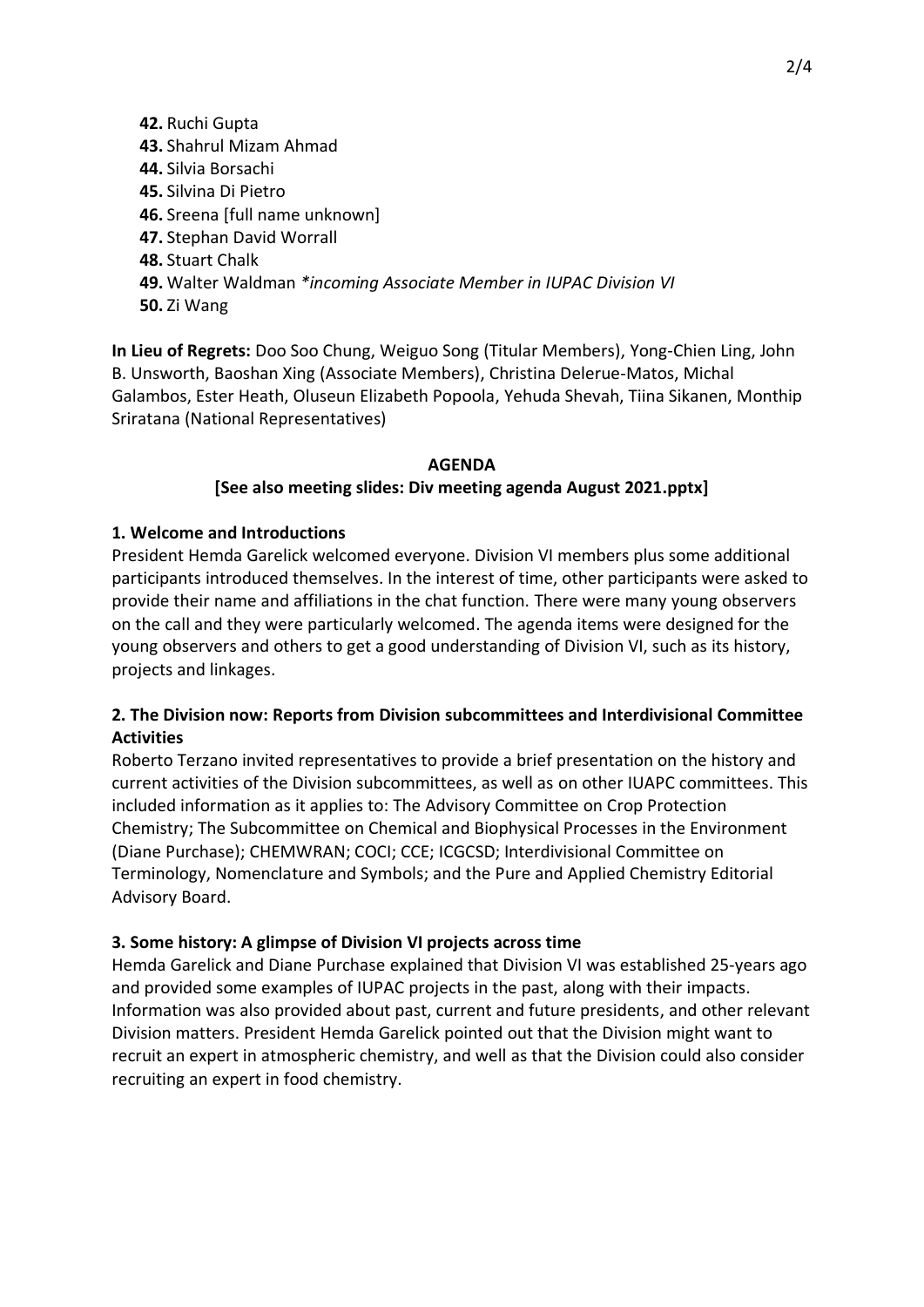### **4. A glimpse of Division VI members across time**

Laura McConnell presented a video that she developed to celebrate Division VI members of the past and present. It was lovely to see all the photos, some dating back as far as 2006. The video can be viewed here:<https://vimeo.com/585078763/32921c290e>

## **5. Project development: What you need to know about IUPAC project development**

Roberto Terzano and Fani Sakellariadou provided for an overview on how Division projects are typically prepared and developed. It was explained that budgets are not to support original research; rather budgets are to support collaborations among project participants and the dissemination of their knowledge through workshops, conferences, review articles and books.

## **6. Current projects**

Fani Sakellariadou outlined the current Division VI projects and asked three Division VI members to present on their current projects: Rai Kookana (project: 2016-016-2-600 & 2019-010-1-600), Diane Purchase (2014-031-3-600) and Weiping Wu (2019-026-2-600). As Rai Kookana pointed out, the wonderfulness of being part of a Division VI project is to collaborate with peers across the world to make a direct impact on advancing knowledge and information that matters to society.

### **7. Potential new projects and new call for proposals**

Participants on the call were invited to bring forward projects that they are interested in.

Diane Purchase brought forward a topic that biologists are currently interested in which is the advancement of nature-based solutions for carbon sequestration. She indicated that perhaps chemist can also help to provide solution. A number of participants on the call expressed interest in this topic. Gijs Kleter asked whether such project could include biotechnological approaches to increasing photosynthesis in plants. Diane Purchase indicated that this was indeed highly appropriate to be included. Gijs Kleter expressed further interest in the development of topic such as the use of synthetic biology for green chemistry. For example, genetical engineering of enzymes/bacteria to catalyze reactions that would otherwise impossible.

Leah Riter presented the idea to improve on the sustainability of environmental chemistry labs. For example, through the development of best practices and operations that lead to reduced use of solvents. It might also be possible to utilize different solvent, such as those that are considered "greener". The potential project would lead to practical training for laboratories across the world. Many participants on the call expressed an interest in this topic.

Rai Kookana pointed out that the next big discussions from a regulatory point of view will be about tires (vehicles). Gijs Kleter agreed and mentioned that in the Netherlands, the tire industry has recently developed a safe by design approach. Hemda Garelick indicated that such topic could also cover the development of new tires that will actually charge electric cars.